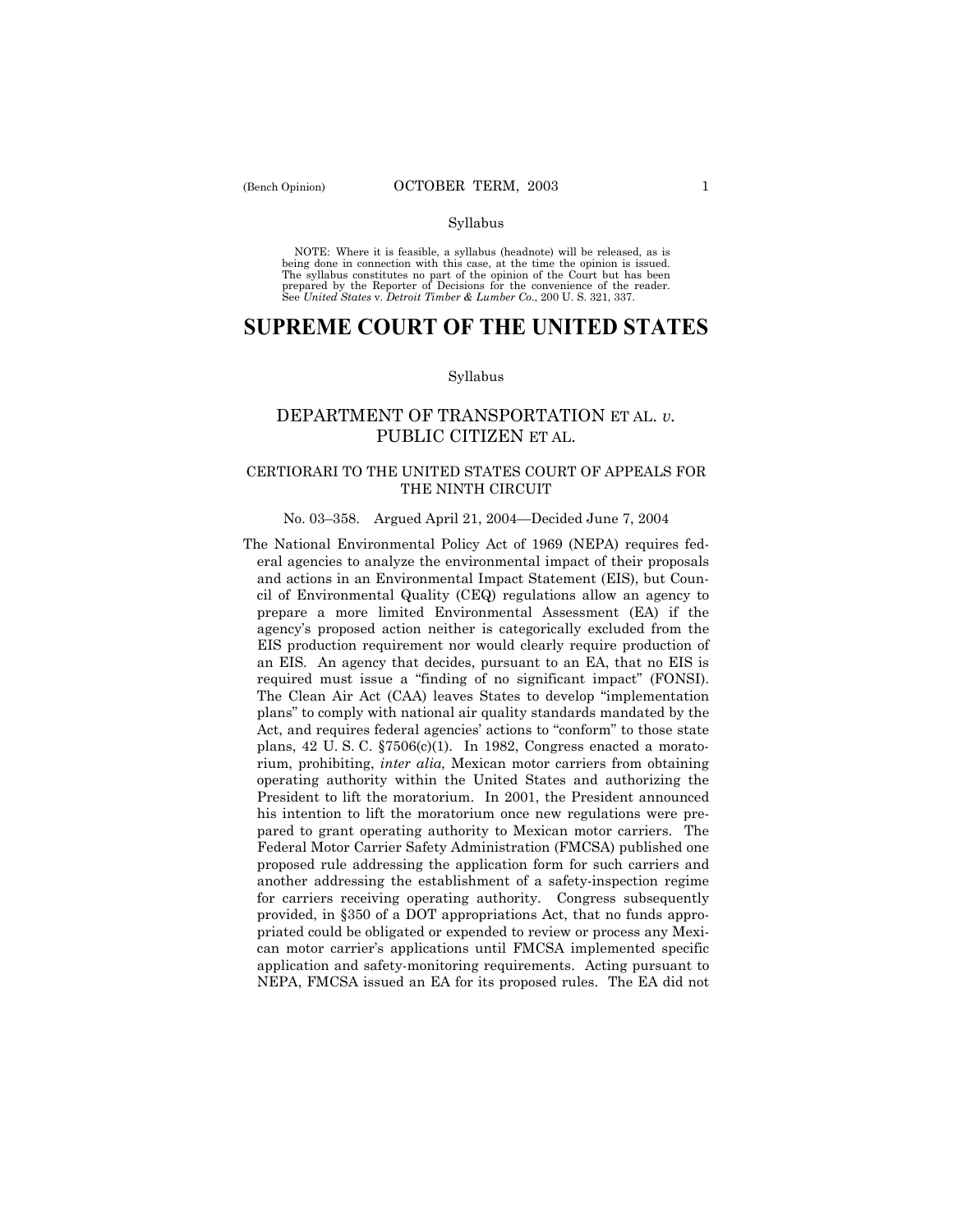#### 2 DEPARTMENT OF TRANSPORTATION *v.* PUBLIC **CITIZEN** Syllabus

consider the environmental impact that might be caused by the increased presence of Mexican trucks in the United States, concluding that any such impact would be an effect of the moratorium's modification, not the regulations' implementation. Concluding that the regulations' issuance would have no significant environmental impact, FMCSA issued a FONSI. In subsequent interim rules, FMCSA relied on the EA and FONSI to demonstrate compliance with NEPA, and determined that any emissions increase from the regulations would fall below the Environmental Protection Agencyís (EPA) threshold levels needed to trigger a conformity review under the CAA. Before the moratorium was lifted, respondents sought judicial review of the proposed rules, arguing that their promulgation violated NEPA and the CAA. The Court of Appeals agreed, finding the EA deficient because it did not consider the environmental impact of lifting the moratorium, when that action was reasonably foreseeable at the time FMCSA prepared the EA and directing FMCSA to prepare an EIS and a full CAA conformity determination for the regulations.

*Held:* Because FMCSA lacks discretion to prevent cross-border operations of Mexican motor carriers, neither NEPA nor the CAA requires FMCSA to evaluate the environmental effects of such operations. Pp. 9-19.

(a) FMCSA did not violate NEPA or the relevant CEQ regulations. Pp. 9–16.

(1) An agencyís decision not to prepare an EIS can be set aside only if it is arbitrary and capricious, see 5 U. S. C. ß706(2)(A). Respondents argue that the issuance of a FONSI was arbitrary and capricious because the EA did not take into account the environmental effects of an increase in cross-border operations of Mexican motor carriers. The relevant question, under NEPA, is whether that increase, and the correlative release of emissions, is an "effect," 40 CFR §1508.8, of FMCSA's rules; if not, FMCSA's failure to address these effects in the EA did not violate NEPA, and the FONSI's issuance cannot be arbitrary and capricious. Pp. 9–10.

(2) Respondents have forfeited any objection to the EA on the ground that it did not adequately discuss potential alternatives to the proposed action because respondents never identified in their comments to the rules any alternatives beyond those the EA evaluated. Pp. 10-11.

(3) Respondents argue that the EA must take the increased cross-border operationsí environmental effects into account because §350's expenditure bar makes it impossible for any Mexican truck to operate in the United States until the regulations are issued, and hence the trucks' entry is a "reasonably foreseeable" indirect effect of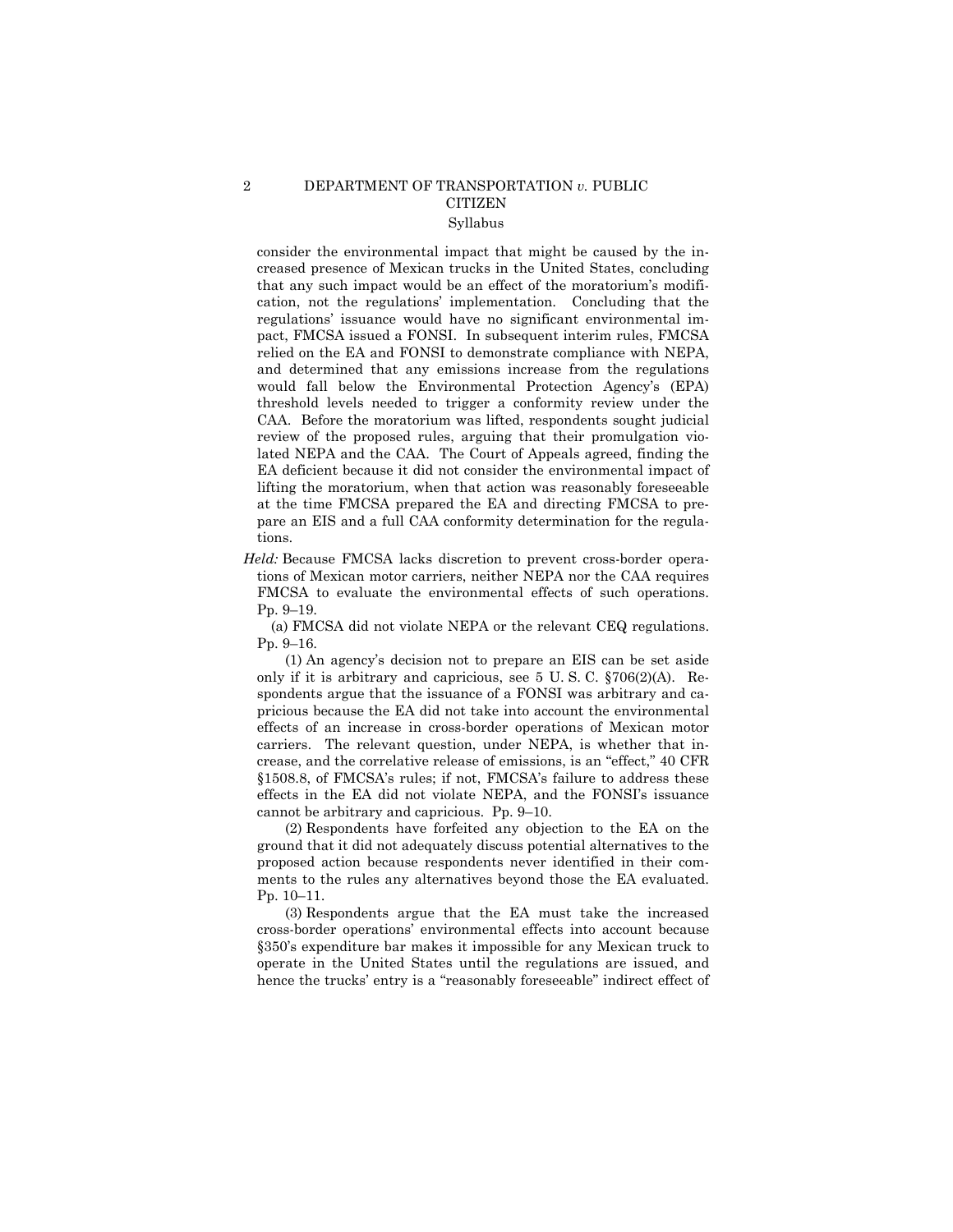#### Syllabus

the issuance of the regulations. 40 CFR §1508.8. Critically, that argument overlooks FMCSA's inability to countermand the President's lifting of the moratorium or otherwise categorically to exclude Mexican trucks from operating in the United States. While §350 restricted FMCSA's ability to authorize such operations, FMCSA remains subject to 49 U.S.C.  $\S 13902(a)(1)$ 's mandate that it register any motor carrier willing and able to comply with various safety and financial responsibility rules. Only the moratorium prevented it from doing so for Mexican trucks before 2001. Respondents must rest on "but for" causation, where an agency's action is considered a cause of an environmental effect even when the agency has no authority to prevent the effect. However, "but for" causation is insufficient to make an agency responsible for a particular effect under NEPA and the relevant regulations. NEPA requires a "reasonably close causal relationship" akin to proximate cause in tort law. Metropolitan Edison Co. v. People Against Nuclear Energy, 460 U.S. 766, 774. Also, inherent in NEPA and its implementing regulations is a "rule of reason," which ensures that agencies determine whether and to what extent to prepare an EIS based on the usefulness of any new potential information to the decision making process. The underlying policies behind NEPA and Congress' intent, as informed by the "rule of reason," make clear that the causal connection between the proposed regulations and the entry of Mexican trucks is insufficient to make FMCSA responsible under NEPA to consider the environmental effects of entry. Neither of the purposes of NEPA's EIS requirement—to ensure both that an agency has information to make its decision and that the public receives information so it might also play a role in the decision making processwill be fulfilled by requiring FMCSA to consider the environmental impact at issue. Since FMCSA has no ability to prevent such cross-border operations, it lacks the power to act on whatever information might be contained in an EIS and could not act on whatever input the public could provide. This analysis is not changed by the CEQ regulation requiring an agency to evaluate the "cumulative impact" of its action, 40 CFR §1508.7, since that rule does not require FMCSA to treat the lifting of the moratorium itself or the consequences from that lifting as an effect of its rules promulgation. Pp.  $11-16$ .

(b) FMCSA did not act improperly by not performing a full conformity analysis pursuant to the CAA and relevant regulations. To ensure that its actions are consistent with 42 U.S.C. §7606, a federal agency must undertake "a conformity determination ... where the total of direct and indirect emissions in a nonattainment or maintenance area caused by [the] action would equal or exceed" certain threshold levels established by the EPA. 40 CFR §93.153(b). "Direct emissions" "are caused or initiated by the Federal action and occur at